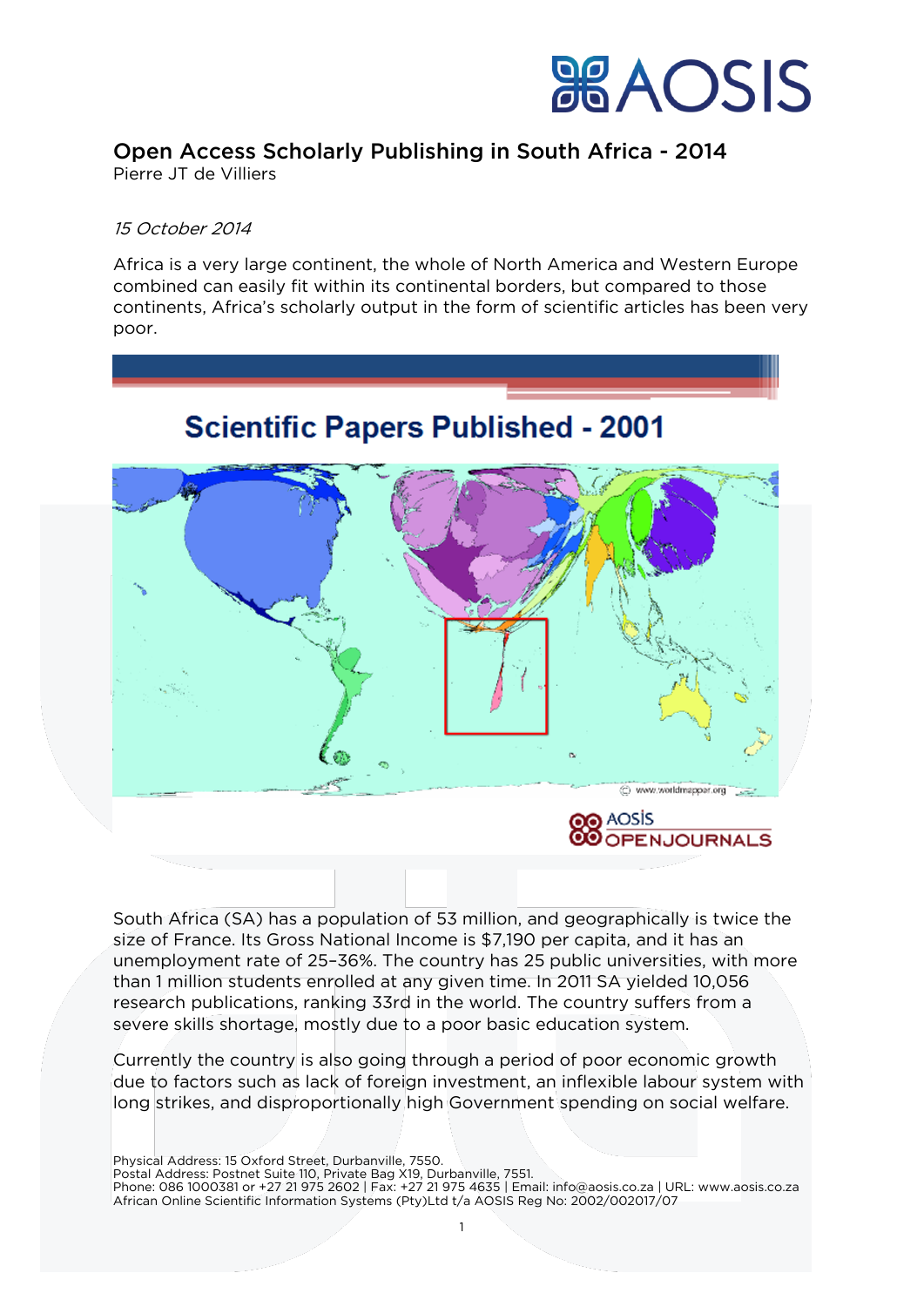## RSA economic growth



Although SA is not doing well on indicators such as education and access to Internet connectivity (it was estimated to have 49% penetration by the Global Internet Report 2014, ranking 85th in the world in the same league as the other BRICS countries), it has a proud record of scientific achievements. Just a few of these are the [Square Kilometer Array](http://www.ska.ac.za/) (SKA), the archeological [discoveries](http://www.dailymaverick.co.za/article/2011-10-14-sterkfontein-caves-75-years-of-discovery/%23.VDEuz77epbw) at Sterkfontein, and the groundbreaking [synthetic fuel technology](http://www.sasol.com/extras/12715-sasol-technology-report/) of SASOL. Not many people know that one of the founders of PayPal, [Elon Musk,](http://en.wikipedia.org/wiki/Elon_Musk) is South African born.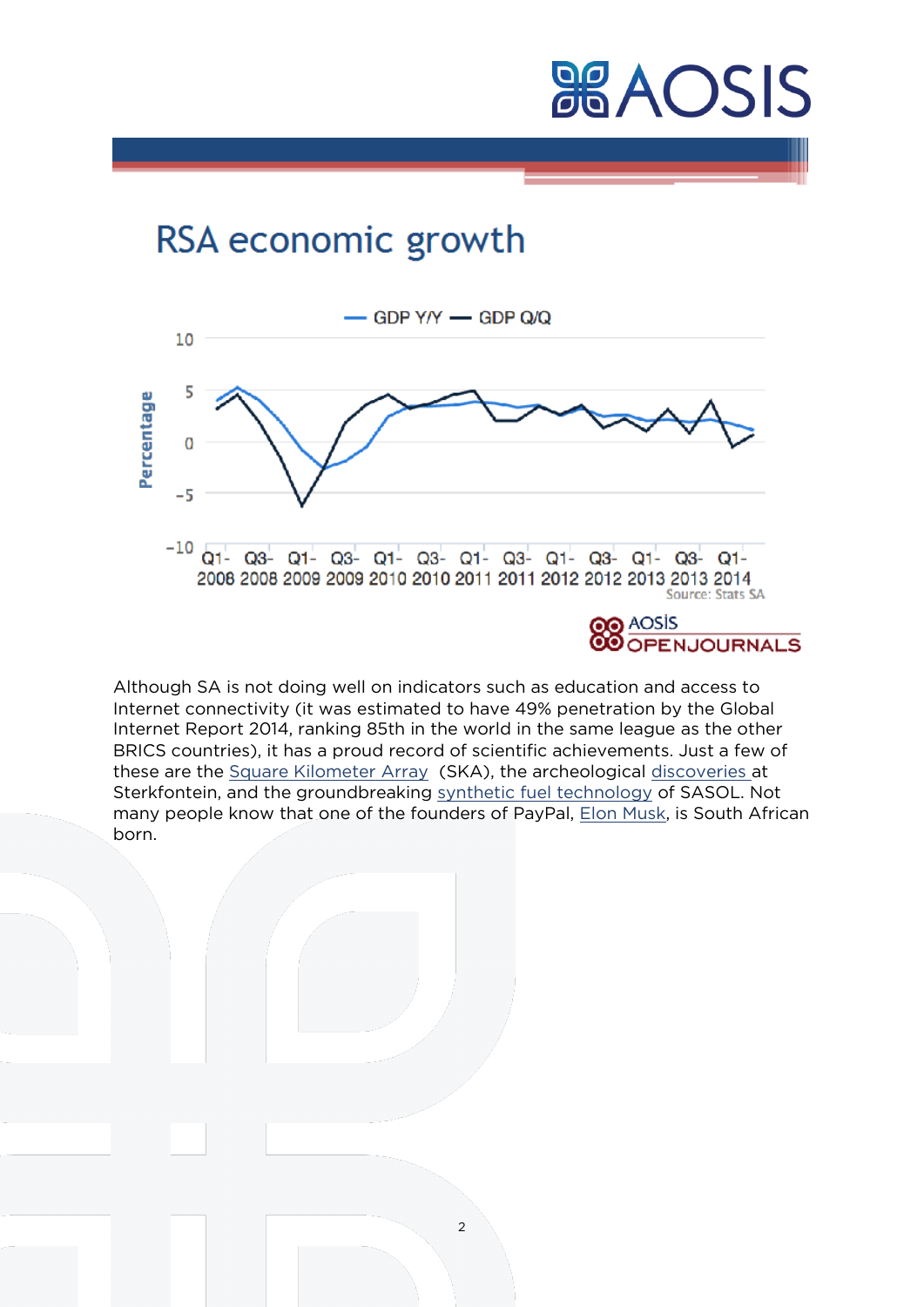

## Government funding for research output

In 2013 the total Government funding for public universities in SA was \$2 billion, which is 0,57% of the Gross Domestic Product (national GDP = \$350,6 billion).

SA also has a system of direct Government funding for research output at higher education institutions (HEIs), as described in the 2003 policy document "*Policy* [and Procedures for Measurement of Research Output of Public Higher Education](http://www.dhet.gov.za/HED%2520Policies/Policy%2520for%2520Measurement%2520of%2520Research%2520Output%2520of%2520Public%2520Higher%2520Education%2520Institutions.pdf)  [Institutions](http://www.dhet.gov.za/HED%2520Policies/Policy%2520for%2520Measurement%2520of%2520Research%2520Output%2520of%2520Public%2520Higher%2520Education%2520Institutions.pdf)". This policy is administered by the Department of Higher Education and Training (DHET).

In terms of this policy a block subsidy of about \$85 million was paid to HEI's in 2014, with one unit value being \$10,500 (R117,000). Journal articles made up the largest component, with 7403 units (92%), while scholarly books attained 331, and conference proceedings 351 units.

In terms of this Government policy scholarly articles which are published qualify for the DHET subsidy if the journal is accredited. Accreditation is either by means of inclusion in th[eThompson Reuters Web of Science](http://thomsonreuters.com/thomson-reuters-web-of-science/) (ISI) index or the [IBSS:](http://www.proquest.com/libraries/academic/databases/ibss-set-c.html)  [International Bibliography of the Social Sciences](http://www.proquest.com/libraries/academic/databases/ibss-set-c.html) index, or inclusion on the DHET's own list. Of the 262 accredited journals in 2014, the majority were on the [DHET's](http://www.assaf.co.za/wp-content/uploads/2013/04/Department-of-Higher-Education-and-Training-List-of-Approved-South-African-Journals-January-2012.pdf)  [own list](http://www.assaf.co.za/wp-content/uploads/2013/04/Department-of-Higher-Education-and-Training-List-of-Approved-South-African-Journals-January-2012.pdf) (202), the rest being on the two indexes (60).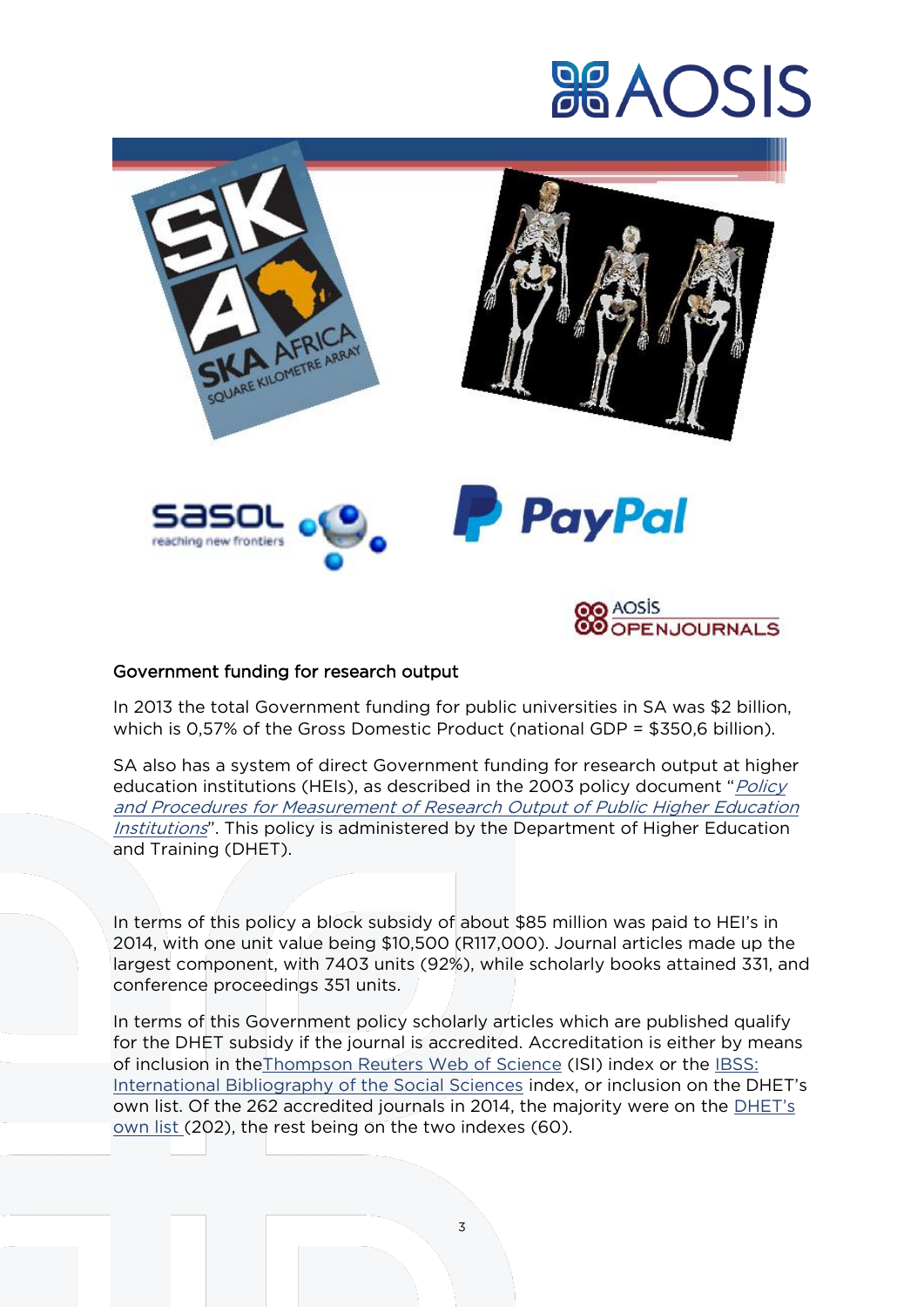The policy is set to change, probably in 2015. The most notable proposals for change are the following: (1) the inclusion of more indexes for accredited journals [\(Scopus,](http://www.elsevier.com/online-tools/scopus) [ScieloSA](http://www.scielo.org.za/) and th[eNorwegian Register for Scientific Journals\)](https://dbh.nsd.uib.no/publiseringskanaler/Forside%3Frequest_locale=en), and (2) a 5 year limit for listing on the DHET list before a journal will be downgraded if it does not manage to get onto one of the international indexes.

Another related change could be the increase of unit values for scholarly books, to support development of research in the Social Sciences and Humanities.

## The scholarly publication scene in SA

As a group the universities are currently the largest publisher of accredited journals in the Republic of South Africa (RSA), followed by the independents/private sector (28%) and scholarly societies (27%).



In 2006 the Academy of Science of SA (ASSAf) released an in-depth analysis of the state of scholarly journal publishing in SA, the "Report on a Strategic [Approach to Research Publishing in South Africa](http://www.assaf.co.za/wp-content/uploads/reports/evidence_based/assaf_strategic_research_publishing.pdf)". The goal of the report was "to help develop and maintain a robust national system of innovation that contributes materially to the sustainable prosperity of all South Africa's people". The report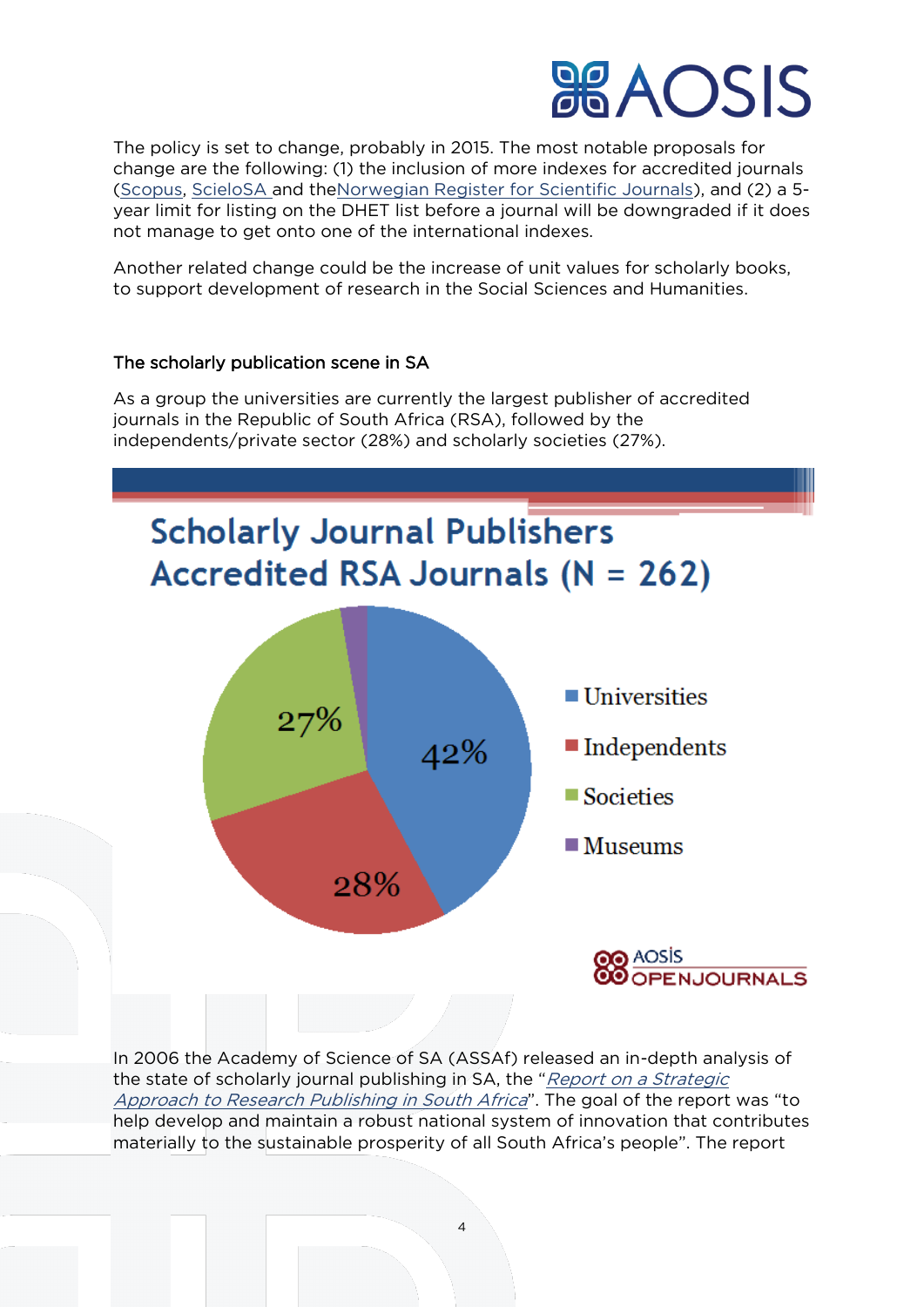made 10 recommendations, of which the following were implemented in subsequent years and played a key role in transforming the scholarly publishing landscape in SA:

- 1. In 2007 the ["National Scholarly Editors' Forum"](http://www.assaf.co.za/programmes/national-scholarly-editors%25E2%2580%2599-forum/) was established as a consultative and advisory body of scholarly journal editors, managed by the ASSAf. The Forum meets annually and also serves as an opportunity of interaction and ongoing education of scholarly journal editors.
- 2. In 2008 ASSAf formulated and released the "[National Code of Best](http://www.assaf.co.za/wp-content/uploads/2009/11/National%2520Code%2520of%2520Best%2520Practice%2520Body%2520Content.pdf)  [Practice in Editorial Discretion and Peer Review for South African Scholarly](http://www.assaf.co.za/wp-content/uploads/2009/11/National%2520Code%2520of%2520Best%2520Practice%2520Body%2520Content.pdf)  [Journals](http://www.assaf.co.za/wp-content/uploads/2009/11/National%2520Code%2520of%2520Best%2520Practice%2520Body%2520Content.pdf)", setting standards for scholarly journals in terms of the best practice. These guidelines would in future be used to assess the quality of journals.
- 3. ASSAf embarked on the [external independent peer review](http://www.assaf.co.za/programmes/peer-review-panels/) and associated quality auditing of all South African research journals in 5-year cycles. Assessment of the first group of journals was completed in 2010, and the following reports have been released since then: Agricultural & Basic Life Sciences (19 journals), Social Sciences (12), Law (24), Health and related Medical Sciences (35), and Religion, Theology and related fields (24).
- 4. [Scielo South Africa,](http://www.scielo.org.za/) an open access, searchable, full-text repository (as part of the Brazilian Scielo system) of journals in the RSA, was established. It is funded by the South African Department of Science and Technology and endorsed by the DHET. Journals may participate free of charge, but are selected through the ASSAf peer review process, or by being listed in one of the accredited indexes. It is positioned as an open access repository of "high-quality" journals, of which currently only 46 are included. It is envisaged that it will eventually comprise about 180 journals.

## Support for open access

Broad support for open access from the Government and HEIs in SA has been forthcoming, albeit slowly.

In spite of funding support for the Scielo open access repository through the Department of Science and Technology, the South African Government has no national policy in support of open access.

The [Berlin Declaration on Open Access to Knowledge in the Sciences and](http://openaccess.mpg.de/Berlin-Declaration)  [Humanities](http://openaccess.mpg.de/Berlin-Declaration) (2003) is regarded as one of the milestones of the open access movement, and signatory institutions commit themselves to strong support for open access. Currently 14 of the 25 (almost 60%) South African HEI's are signatories, compared to a total of 22 from the rest of Africa.

All 23 South African public HEIs have developed institutional repositories in support of the so called "green route" to open access, out of a [total of 54 in](http://repositories.webometrics.info/en/Ranking_africa)  [Africa.](http://repositories.webometrics.info/en/Ranking_africa)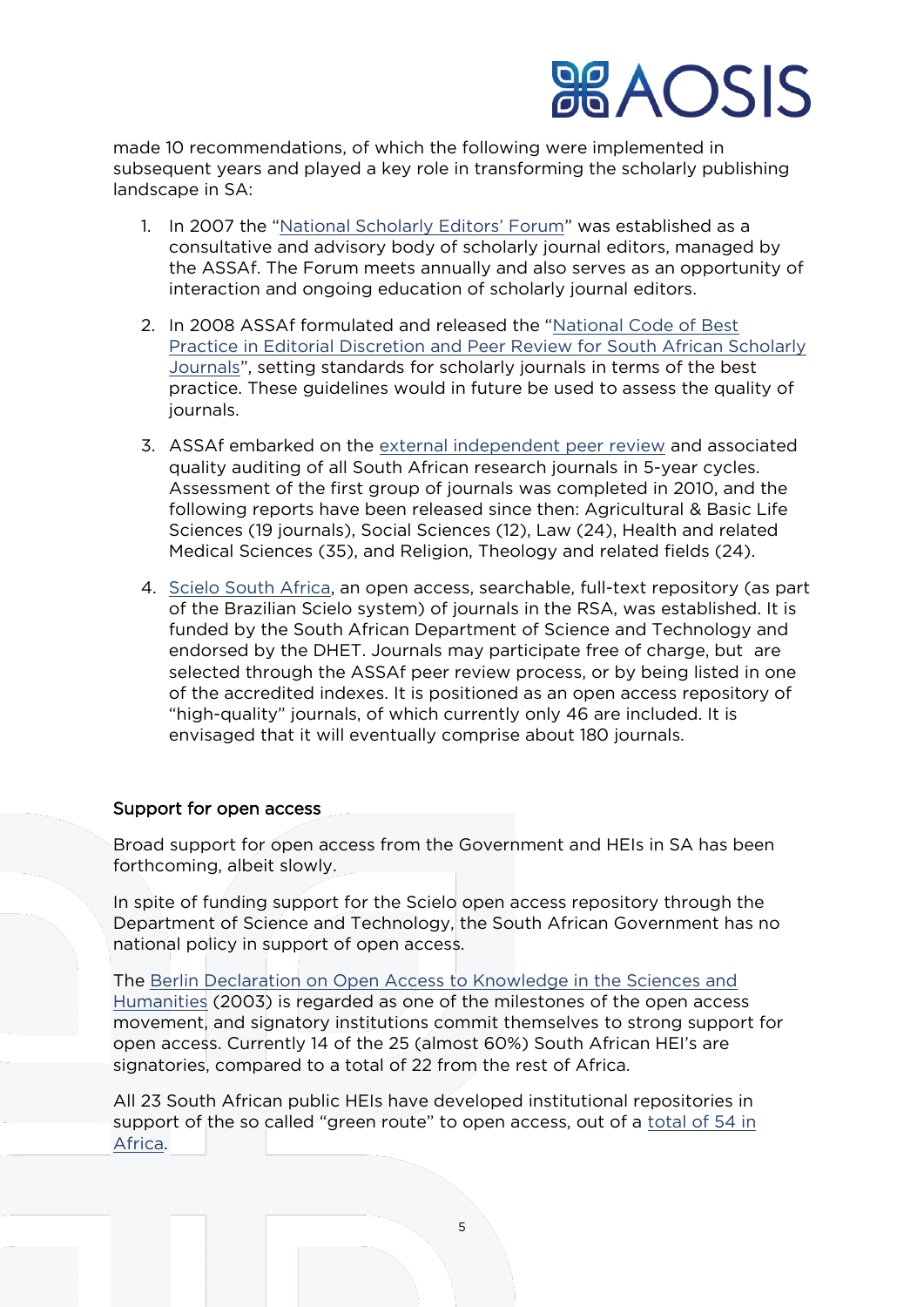

Currently only three HEI's have established limited article processing charges (APC) funds to support researchers to publish in open access journals: Stellenbosch University (2011) – R2.0m, Cape Town University (2014) – R2.0m, and Pretoria University (2014) – R2,9m.

#### Growth of open access journals

Only 70 South African journals are registered in the [Directory of Open Access](http://doaj.org/)  [Journals\(](http://doaj.org/)DOAJ), making up 27% of the accredited journals (262) in SA. There has been strong growth since 2008, albeit from a very low base.

## DOAJ.org - RSA (n = 262) 2014



However, personal research of all South African journals (262), by visiting their journal websites, demonstrated that 152 (56%) of them are already publishing in open access form. Many maintain subscription models, but their content is actually available on a website without any pay wall. This probably means that the tipping point in terms of open access may have been reached in SA, with the country having reached the 'late majority' stage.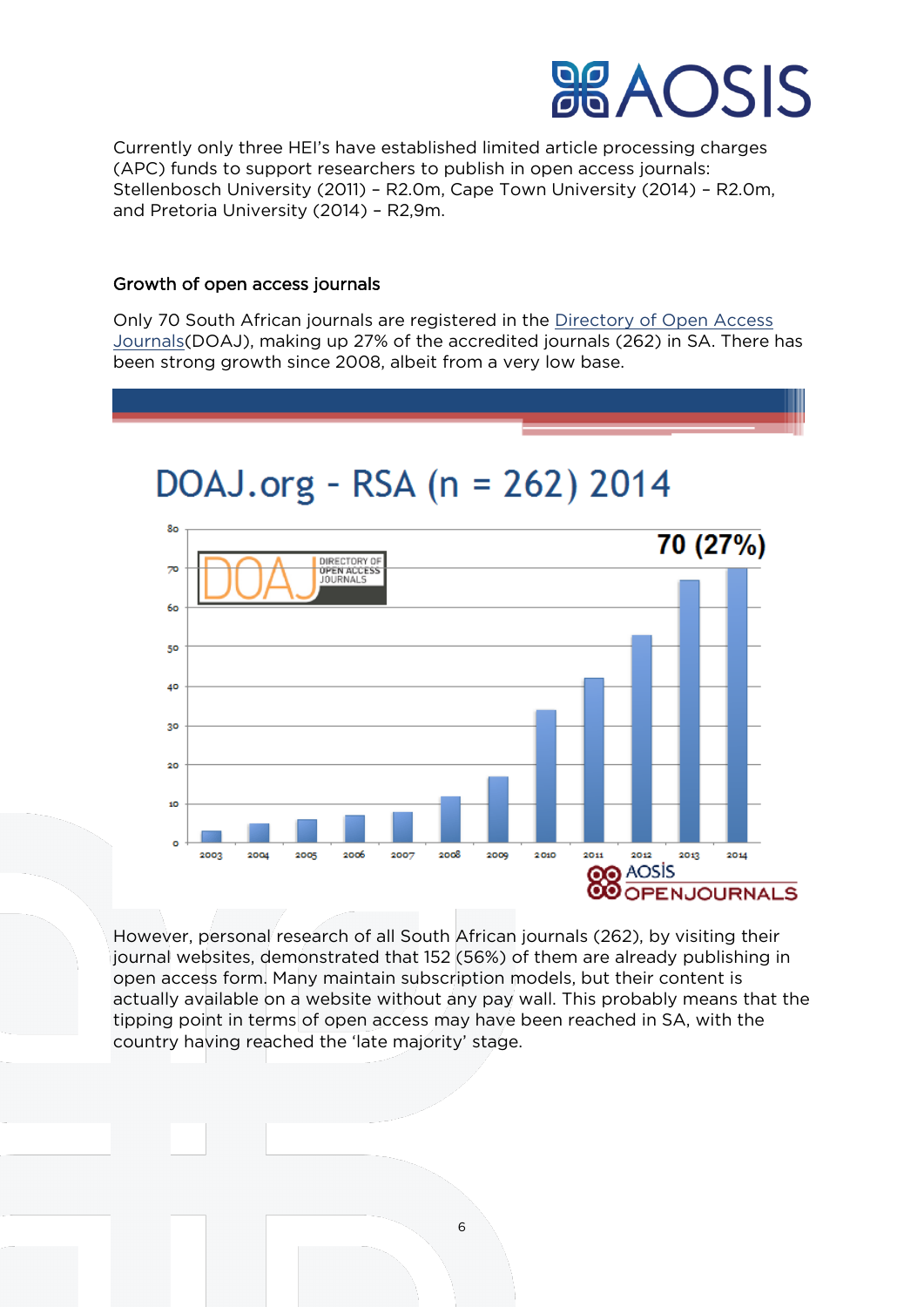

## OA - Late majority phase of innovation



## Current challenges for open access in South Africa

#### Perception of poor quality of open access

One of the original detractors of open access journals was the perception of "poor quality" and that they do not perform proper peer review. Unfortunately the [Science "Sting"](http://aosis.co.za/:http:/www.sciencemag.org/content/342/6154/60.full) of October 2013, demonstrating that a large number of open access journals did not perform proper peer review, did not help the cause of open access in SA (and worldwide).

There is no question that the Internet and Gold open access model (author and/or institution pays for the article to be published) lowered the threshold for poor-quality open access journals to operate. Beal coined the term "[predatory](http://scholarlyoa.com/2014/01/02/list-of-predatory-publishers-2014/)  [journals](http://scholarlyoa.com/2014/01/02/list-of-predatory-publishers-2014/)" to describe them. There is another side to this coin, namely the "publish or perish" pressure on academics to publish to advance their academic career. Together these create the ideal circumstances for proliferation of poor-quality publications.

The upshot of the Science Sting is that it created much-needed awareness about the peer review process at journals (especially open access journals, but also toll access journals). It also highlighted the need for organisations such as Open Access Scholarly Publishers Association (OASPA) and DOAJ to act as important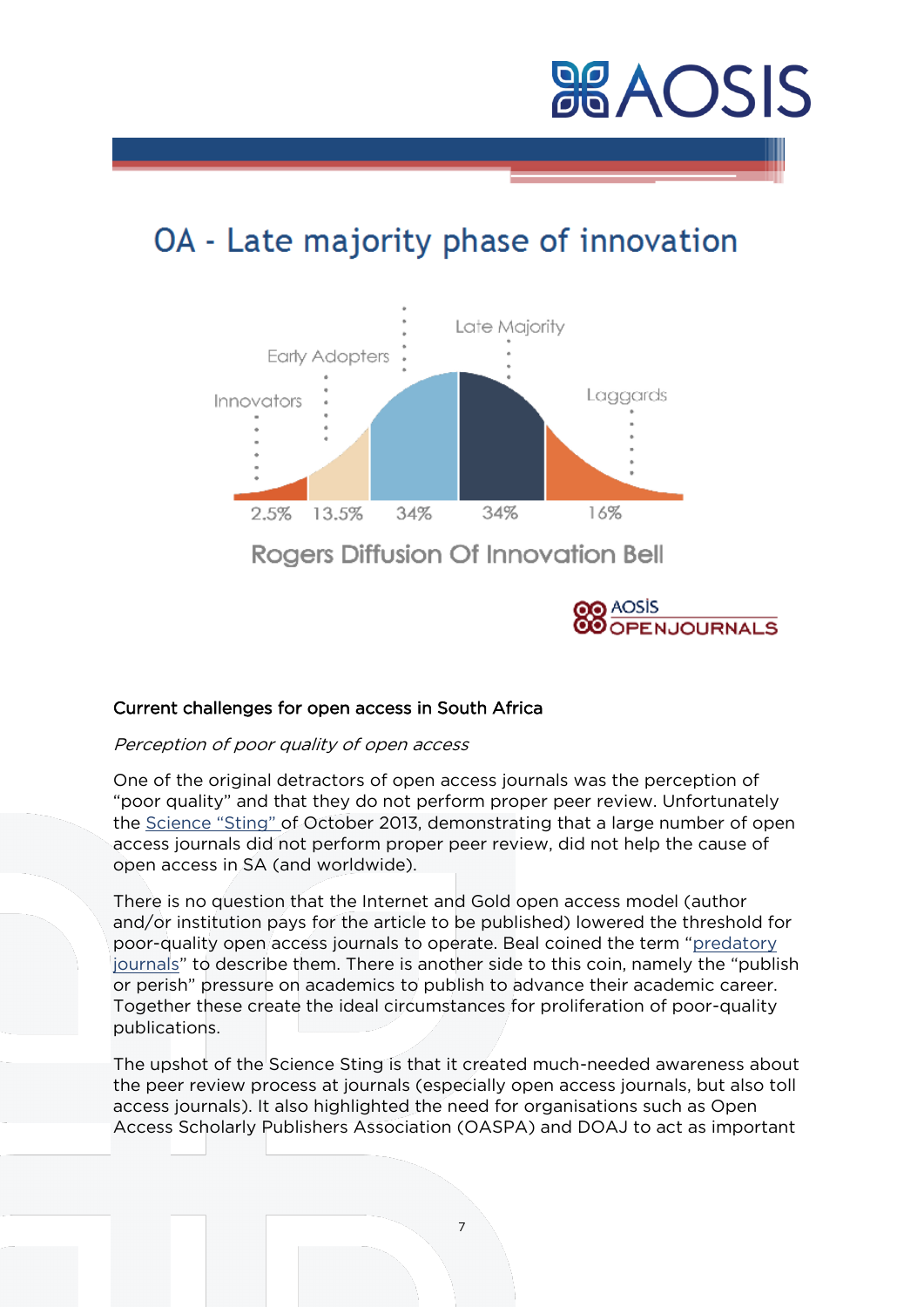signals of reliable and high-quality publishing operations, and both organisations have strengthened their selection criteria.

DOAJ made its [journal inclusion requirements more stringent,](http://openscience.com/thoughts-doaj-new-application-process/) in order to weed out poor-quality journals. [OASPA, also responded](http://oaspa.org/oaspas-second-statement-following-the-article-in-science-entitled-whos-afraid-of-peer-review/) by suspending membership of some members and performing more rigorous screening of new membership applications.

### Journal hijacking

Another less well-known detractor of open access is "journal [hijacking](http://scholarlyoa.com/%3Fs=hijack)". This refers to the practice of taking over the identity of a journal by creating a fake website and running a fake publishing operation from it. The fake journal follows an open access publishing model and requires the authors to pay APCs. The authentic journal is usually a subscription, print-only journal without a web identity. The well-known South African journal "[Bothalia](http://aosis.co.za/:http:/www.abcjournal.org/index.php/ABC)" was the victim of such a scam.

## Impact Factor "pressure" persists

The phenomenon of the research community and hiring committees at universities having an over-reliance on assessing research by the journal in which it appears, or the Impact Factor (IF) of that journal, still persists. A journal's IF is a measure of how often its papers are cited, and is used as a proxy for quality. Most open access journals are new, and as a result will have lower IFs, although many have achieved excellent IFs. In order to promote open access, Government and universities need to put less insistence on publication in high-impact journals and use other measures to assess quality of research.

## Public-funded institutions rendering publishing services

A more recent trend is public university libraries and even public-funded repositories (such as Scielo) taking on publication services (hosting of manuscript management systems for peer review administration, copy editing and typesetting).

This happens against the backdrop of the changing role of the university library brought about by the Internet and the demise of print publication of research articles. Publishing services seem to be a meaningful, value-adding service for such libraries to retain their budgets. Likewise, Scielo has declared its intention to add publishing services to its repository function, and even to charge APCs for these.

The question remains whether such publishing services by public-funded entities are warranted, against a backdrop of already high demands on the fiscus (RSA